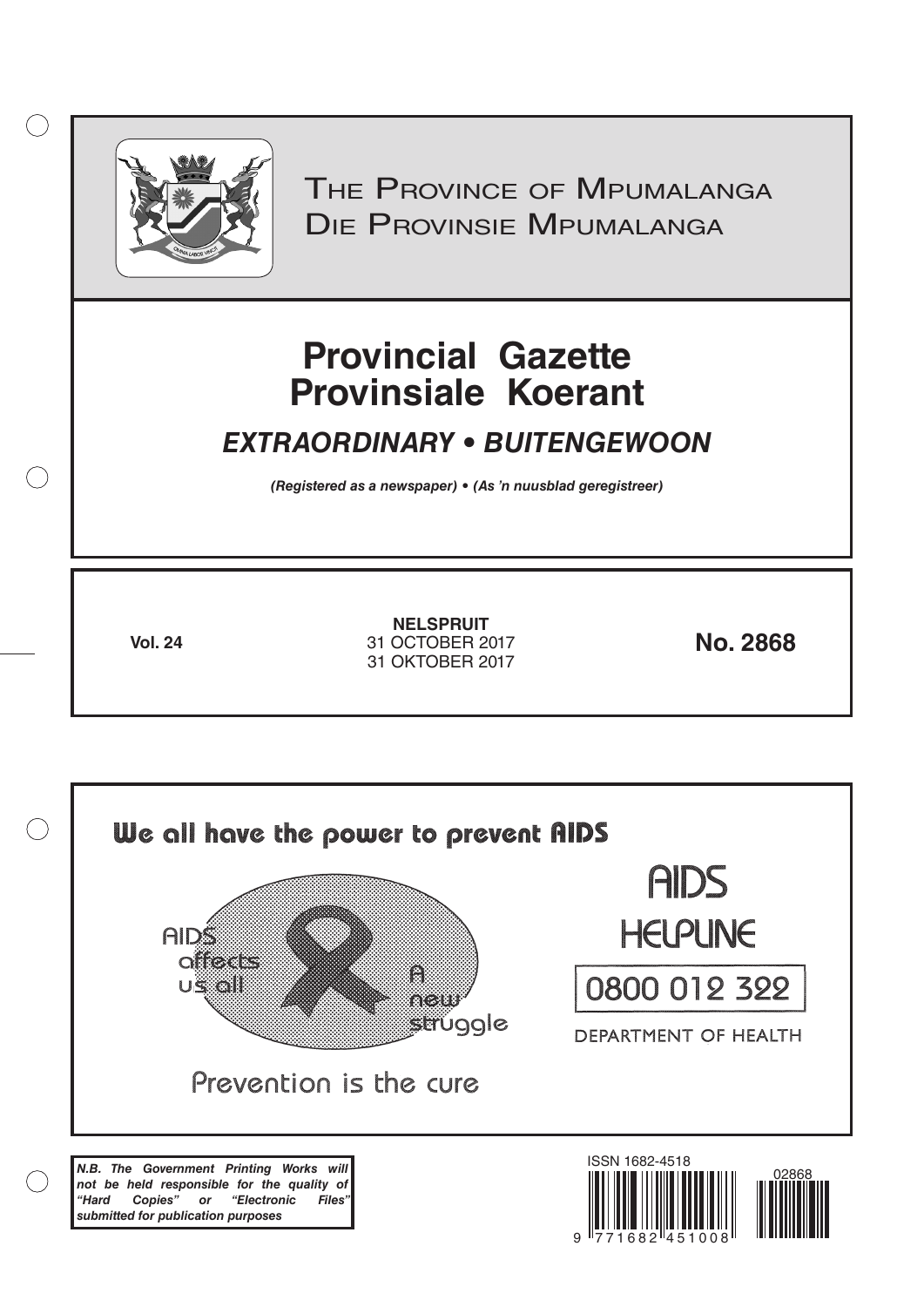## **IMPORTANT NOTICE:**

**The GovernmenT PrinTinG Works Will noT be held resPonsible for any errors ThaT miGhT occur due To The submission of incomPleTe / incorrecT / illeGible coPy.**

**no fuTure queries Will be handled in connecTion WiTh The above.**

#### **CONTENTS**

|                                                       |                                                                                               | Gazette | Page |
|-------------------------------------------------------|-----------------------------------------------------------------------------------------------|---------|------|
|                                                       |                                                                                               | No.     | No.  |
| <b>PROVINCIAL NOTICES • PROVINSIALE KENNISGEWINGS</b> |                                                                                               |         |      |
| 142                                                   | Mpumalanga Gambling Act (5/1995), as amended: Application for Amendment of Licence Conditions | 2868    |      |
| 143                                                   | Mpumalanga Gambling Act (5/1995), as amended: Application for Amendment of Licence Conditions | 2868    |      |
| 144                                                   | Mpumalanga Gambling Act (5/1995), as amended: Application for Amendment of Licence Conditions | 2868    |      |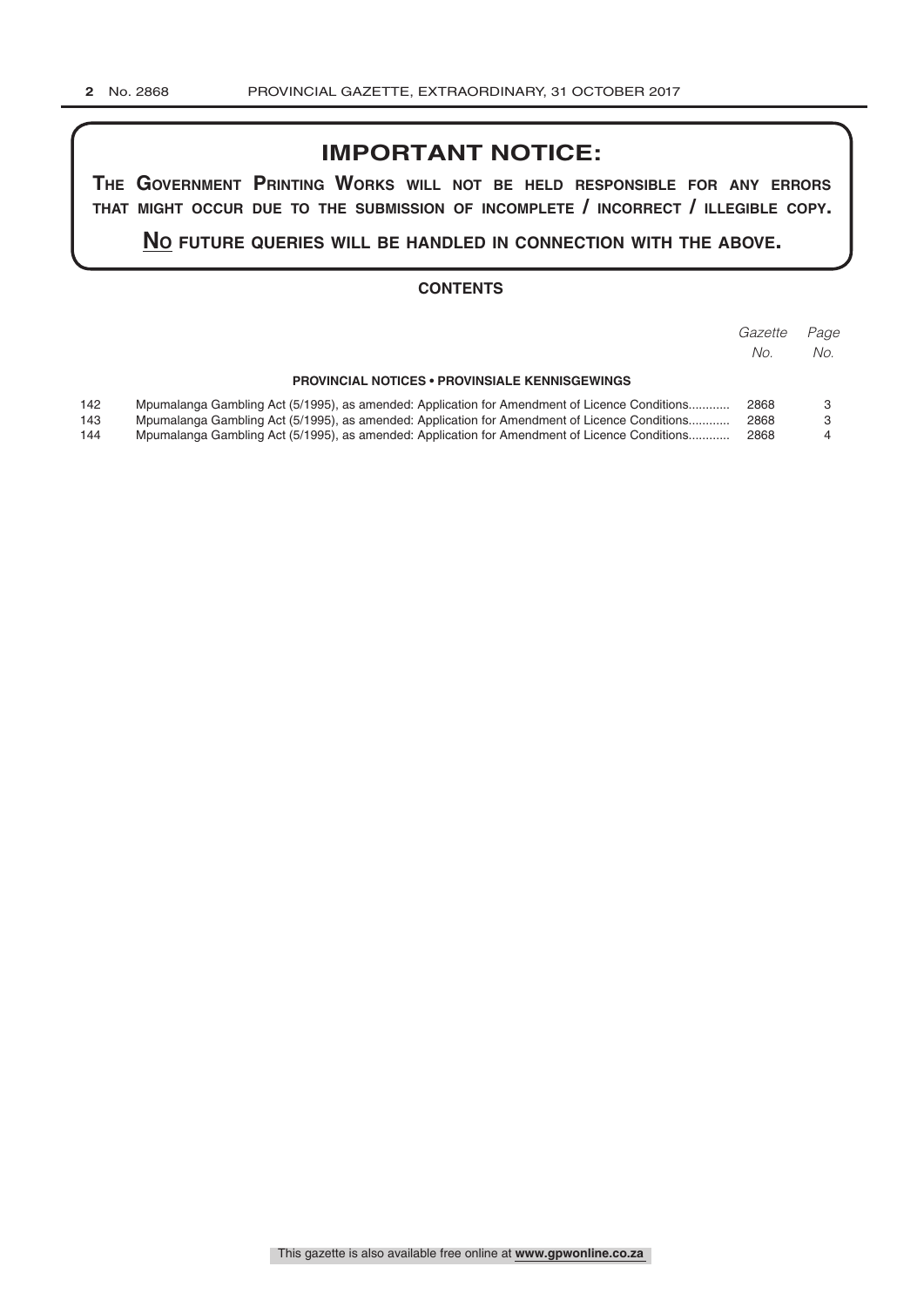### Provincial Notices • Provinsiale Kennisgewings

#### **PROVINCIAL NOTICE 142 OF 2017**

#### **MPUMALANGA GAMBLING ACT, 1995 (ACT 5 OF 1995) AS AMENDED**

#### **APPLICATION FOR AMENDMENT OF LICENCE CONDITIONS IN TERMS OF SECTION 33B OF THE MPUMALANGA GAMBLING ACT, 1995 (ACT 5 OF 1995) AS AMENDED**

Notice is hereby given that Decatex Gaming Enterprises Proprietary Limited Registration Number 2011/127732/07, intends submitting an application for the Amendment of Licence Conditions to the Mpumalanga Gambling Board on the 01<sup>st</sup> November 2017. The application will be open for Public Inspection at the Offices of The Mpumalanga Gambling Board at First Avenue, White River, South Africa, 1240 from 01<sup>st</sup> November 2017. The purpose of the application is to obtain consent for the amendment of the licence conditions. The licensed site premises are located at: Stanfin Centre, Corner Kerk and Princess Street, Standerton, Mpumalanga Province Attention is directed to the Provisions of Section 26 of the Mpumalanga Gaming Act 1995 (Act No.5 of 1995) as amended, which makes provision for lodging of written objections in respect of the application. Such objections should be lodged with the Chief Executive Officer, Mpumalanga Gambling Board, First Avenue, Private Bag X 9908, White River, South Africa, 1240; within 30 days from the 1<sup>st</sup> November 2017.

#### **PROVINCIAL NOTICE 143 OF 2017**

#### **MPUMALANGA GAMBLING ACT, 1995 (ACT 5 OF 1995) AS AMENDED**

#### **APPLICATION FOR AMENDMENT OF LICENCE CONDITIONS IN TERMS OF SECTION 33B OF THE MPUMALANGA GAMBLING ACT, 1995 (ACT 5 OF 1995) AS AMENDED**

Notice is hereby given that Nonacol Gaming Enterprises Proprietary Limited Registration Number 2011/127727/07, intends submitting an application for the Amendment of Licence Conditions to the Mpumalanga Gambling Board on the  $01<sup>st</sup>$  November 2017. The application will be open for Public Inspection at the Offices of The Mpumalanga Gambling Board at First Avenue, White River, South Africa, 1240 from 01<sup>st</sup> November 2017. The purpose of the application is to obtain consent for the amendment of the licence conditions. The licensed site premises are located at Shop 1, Mhluzi Mall, Portion 2, 3, 4 & 5 of ERF 12941, Ext 4, Mhluzi Township, Middelburg, Mpumalanga Province. Attention is directed to the Provisions of Section 26 of the Mpumalanga Gaming Act 1995 (Act No.5 of 1995) as amended, which makes provision for lodging of written objections in respect of the application. Such objections should be lodged with the Chief Executive Officer, Mpumalanga Gambling Board, First Avenue, Private Bag X 9908, White River, South Africa, 1240; within 30 days from the 1<sup>st</sup> November 2017.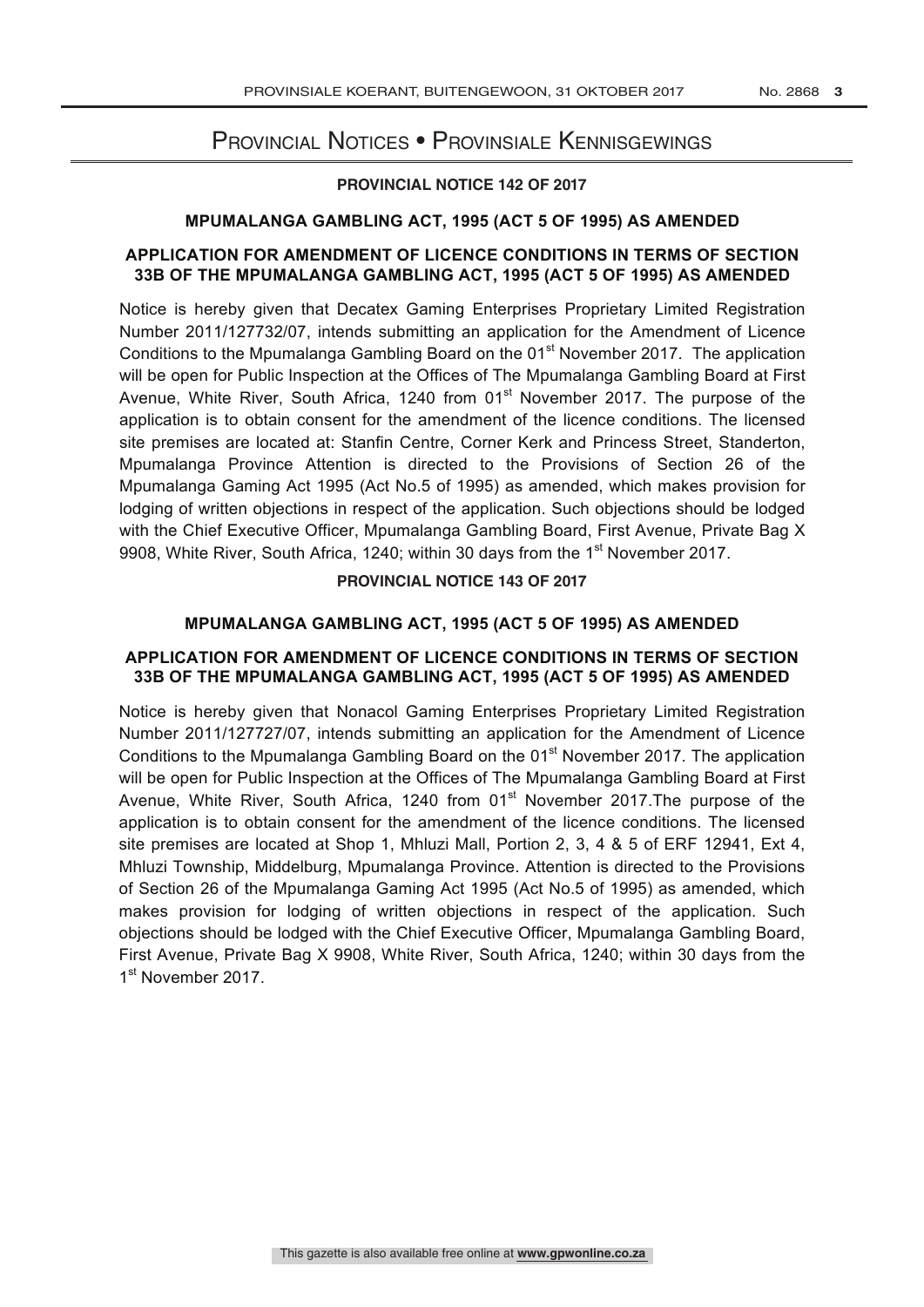#### **PROVINCIAL NOTICE 144 OF 2017**

#### **MPUMALANGA GAMBLING ACT, 1995 (ACT 5 OF 1995) AS AMENDED**

#### **APPLICATION FOR AMENDMENT OF LICENCE CONDITIONS IN TERMS OF SECTION 33B OF THE MPUMALANGA GAMBLING ACT, 1995 (ACT 5 OF 1995) AS AMENDED**

Notice is hereby given that Hendecol Gaming Enterprises Proprietary Limited Registration Number 2011/127739/07, intends submitting an application for the Amendment of Licence Conditions to the Mpumalanga Gambling Board on the  $01<sup>st</sup>$  November 2017. The application will be open for Public Inspection at the Offices of The Mpumalanga Gambling Board at First Avenue, White River, South Africa, 1240 from 01<sup>st</sup> November 2017. The purpose of the application is to obtain consent for the amendment of the licence conditions. The licensed site premises are located at 13 Murray Street, Ermelo, Mpumalanga Province. Attention is directed to the Provisions of Section 26 of the Mpumalanga Gaming Act 1995 (Act No.5 of 1995) as amended, which makes provision for lodging of written objections in respect of the application. Such objections should be lodged with the Chief Executive Officer, Mpumalanga Gambling Board, First Avenue, Private Bag X 9908, White River, South Africa, 1240; within 30 days from the 1<sup>st</sup> November 2017.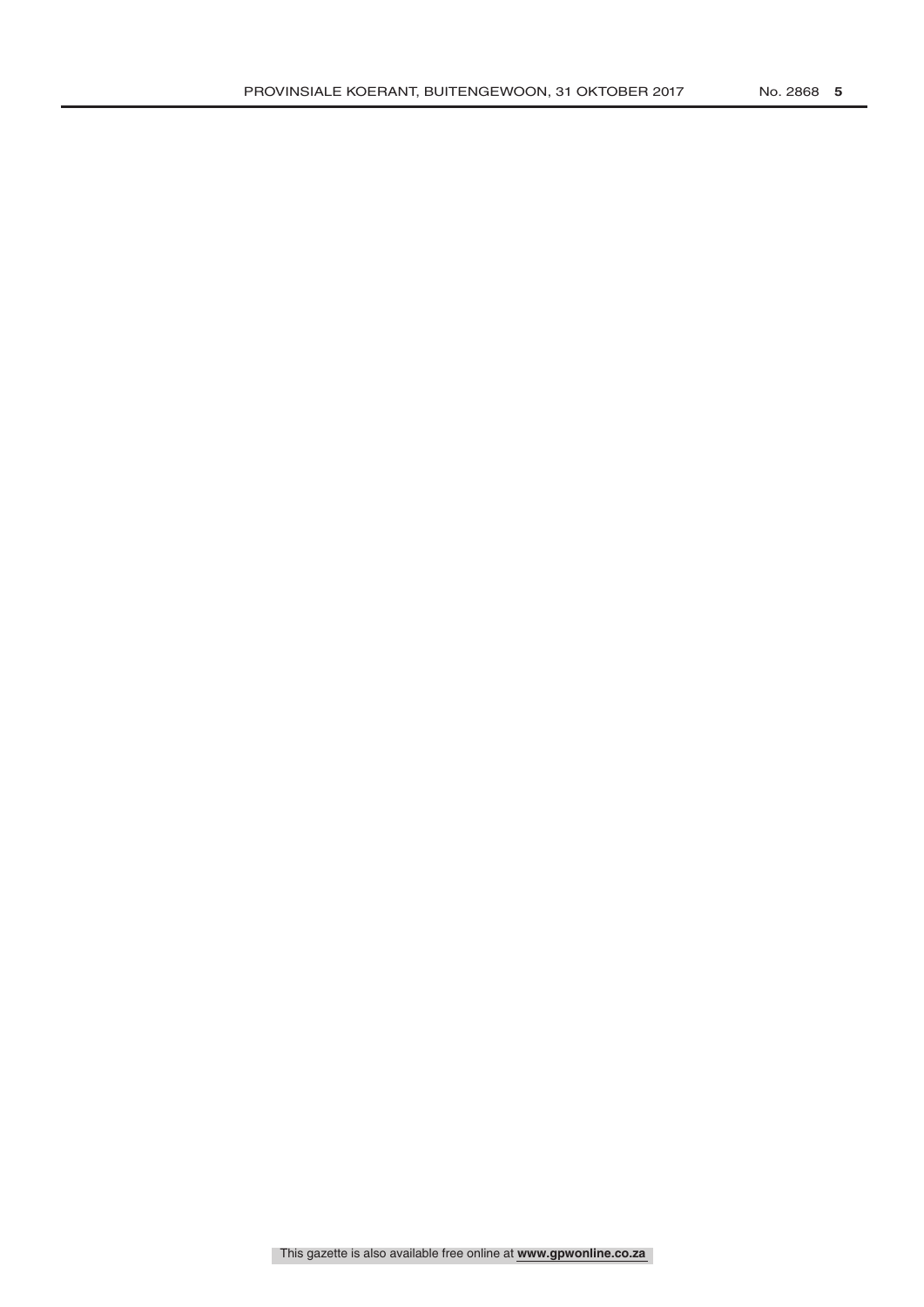This gazette is also available free online at **www.gpwonline.co.za**